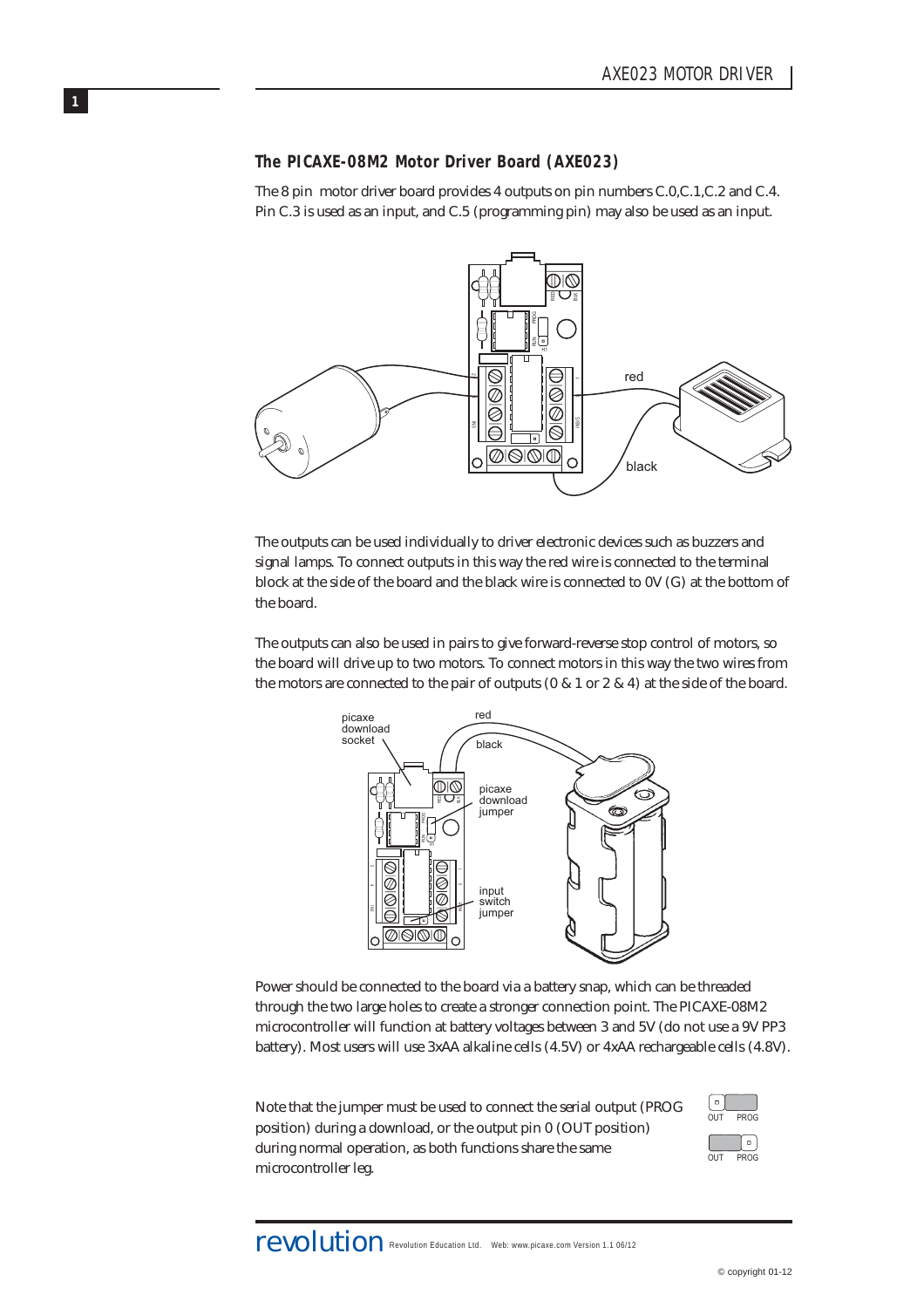# **Connecting Wires to the Board**

To make stronger connections it is suggested that when connecting wires the 'bare end' of the wire is folded back over the insulation so that both the insulation and the bare wire are tightened into the cage of the screw terminal. This makes a stonger joint than just connecting the bare wire alone.



# **Controlling Motors.**

**2**

Motors are controlled by pairs of outputs as shown by the table below.

Note that there is an approximate 1.4V voltage drop within the L293D driver chip and so, for instance, if a 4.8V supply is used the motor voltage will be around 3.4V.

The L293D chip is designed to run warm in use. This is normal for this type of chip. The direction of rotation of the motors is defined as follows:

| off<br>off<br>off<br>off          | off     |
|-----------------------------------|---------|
|                                   |         |
| off<br>forward<br>off<br>on<br>on | forward |
| off<br>off<br>reverse<br>on<br>on | reverse |
| nff<br>on<br>on<br>on<br>on       | off     |

The L293D chip can drive up to 1A, but will require a heatsink to be added at larger currents.

#### **Noise Suppresion on motors:**

Note that motors should be suppressed by soldering a 220nF polyester capacitor across the motor terminals to prevent electrical noise affecting the circuit.